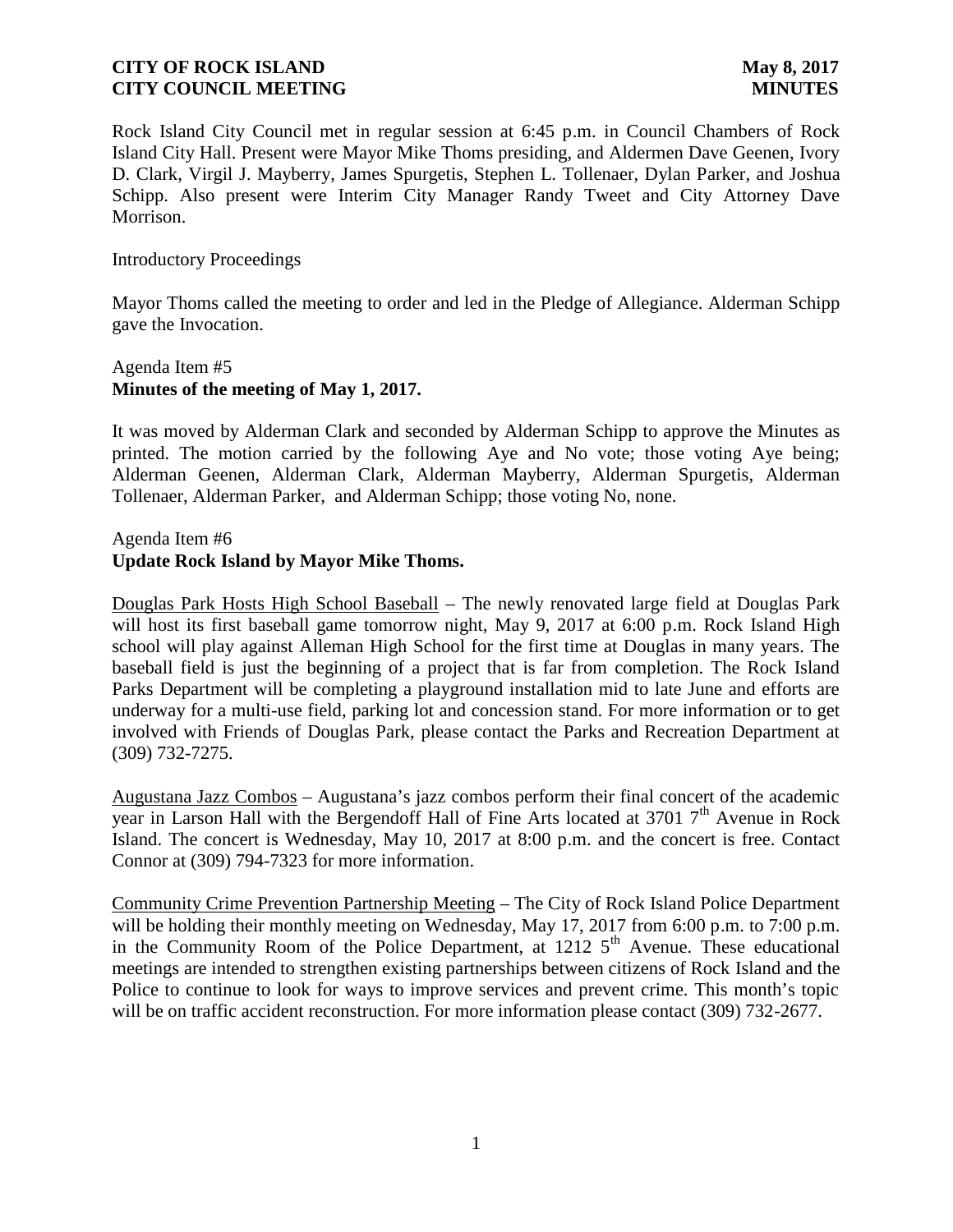Agenda Item #7 **Claims**

It was moved by Alderman Schipp and seconded by Alderman Mayberry to accept the following reports and authorize payments as recommended. The motion carried by the following Aye and No vote; those voting Aye being; Alderman Geenen, Alderman Clark, Alderman Mayberry, Alderman Spurgetis, Alderman Tollenaer, Alderman Parker, and Alderman Schipp; those voting No, none.

a. Report from the Public Works Department regarding payment #2 and final in the amount of \$52,761.90 to Summit Electric, LLC of Moline, IL for the 2016 Water Treatment Plant, Electrical Transformer Upgrades, Phase 1.

b. Report from the Public Works Department regarding payment in the amount of \$18,110.84 to Brandt Construction Company of Milan, IL for an emergency storm sewer repair at 2640 27th Street.

# Agenda Item #8 **Claims for the week of April 28 through May 4 in the amount of \$394,687.95.**

It was moved by Alderman Clark and seconded by Alderman Spurgetis to allow the claims. The motion carried by the following Aye and No vote; those voting Aye being; Alderman Geenen, Alderman Clark, Alderman Mayberry, Alderman Spurgetis, Alderman Tollenaer, Alderman Parker, and Alderman Schipp; those voting No, none.

### Agenda Item #9

# **Report from the Public Works Department regarding bids for the Water Treatment Filter Facility Project recommending the Notice of Intent to Award to Civil Constructors, Inc. of East Moline, IL in the amount of \$19,048,871.00.**

It was moved by Alderman Schipp and seconded by Alderman Clark to approve the Notice of Intent to Award as recommended.

Alderman Schipp commented this is a big step in the replacement of the current Water Treatment Facility which was built in 1908. The new facility will have state of the art technology for treating the water. Mayor Thoms said it was important to talk about the project so the public understands the reasons for the cost of water services. Interim City Manager Randy Tweet said the City already has the best water quality. Alderman Geenen asked if it was an underbid. Mr. Tweet responded the bid was actually several million dollars below what was expected; all of the bids were competitive.

The motion carried by the following Aye and No vote; those voting Aye being; Alderman Geenen, Alderman Clark, Alderman Mayberry, Alderman Spurgetis, Alderman Tollenaer, Alderman Parker, and Alderman Schipp; those voting No, none.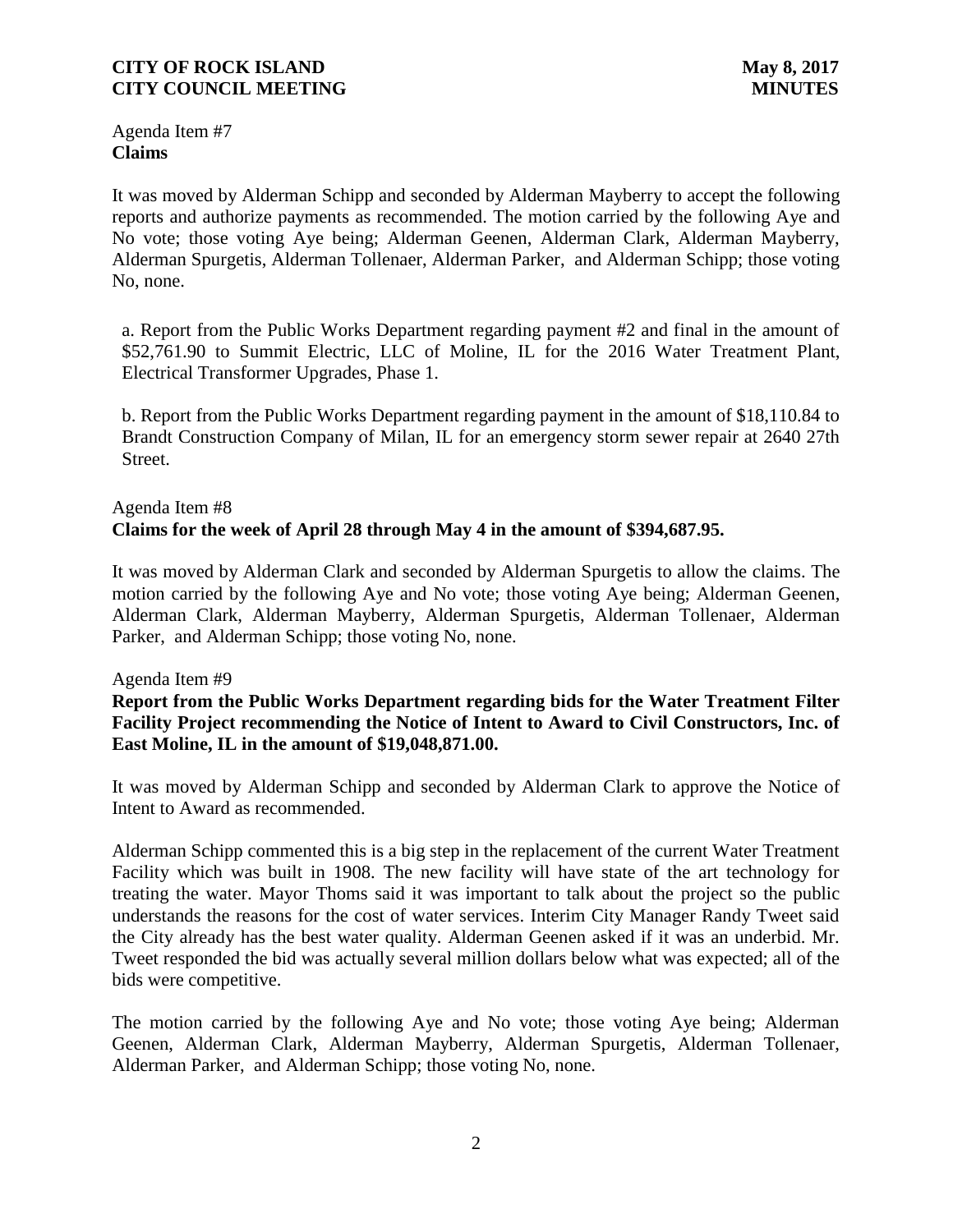### Agenda Item #10

**Report from the Fire Department regarding bids for the replacement of the roof at Fire Station #4, recommending the bid be awarded to Sterling Commercial Roofing of Sterling, IL in the amount of \$38,500.00 with an additional amount of \$3,850.00 set aside for contingencies.**

It was moved by Alderman Spurgetis and seconded by Alderman Tollenaer to award the bid and set aside additional funds as recommended and authorize the City Manager to execute the contract documents. The motion carried by the following Aye and No vote; those voting Aye being; Alderman Geenen, Alderman Clark, Alderman Mayberry, Alderman Spurgetis, Alderman Tollenaer, Alderman Parker, and Alderman Schipp; those voting No, none.

Agenda Item #11

## **Report from the Public Works Department regarding bids for the 2017 Catch Basin and Manhole Program, recommending the bid be awarded to Langman Construction, Inc. of Rock Island, IL in the amount of \$154,245.00.**

It was moved by Alderman Clark and seconded by Alderman Parker to award the bid as recommended and authorize the City Manager to execute the contract documents. The motion carried by the following Aye and No vote; those voting Aye being; Alderman Geenen, Alderman Clark, Alderman Mayberry, Alderman Spurgetis, Alderman Tollenaer, Alderman Parker, and Alderman Schipp; those voting No, none.

### Agenda Item #12

## **Report from the Public Works Department regarding bids for the 9th Street Resurfacing: 31st Avenue to 45th Avenue Project, recommending the bid be awarded to Langman Construction, Inc. of Rock Island, IL in the amount of \$999,636.07.**

It was moved by Alderman Schipp and seconded by Alderman Geenen to award the bid as recommended and authorize the City Manager to execute the contract documents.

Alderman Mayberry said it was a great project and really needed in the 2nd Ward; he applauded City staff for their work on the project.

The motion carried by the following Aye and No vote; those voting Aye being; Alderman Geenen, Alderman Clark, Alderman Mayberry, Alderman Spurgetis, Alderman Tollenaer, Alderman Parker, and Alderman Schipp; those voting No, none.

Agenda Item #13

## **Report from the Public Works Department regarding bids for the 2017 Asphalt Street Milling and Patching Program, recommending the bid be awarded to Tri-City Blacktop, Inc. of Bettendorf, IA in the amount of \$64,076.70.**

It was moved by Alderman Spurgetis and seconded by Alderman Mayberry to award the bid as recommended and authorize the City Manager to execute the contract documents. The motion carried by the following Aye and No vote; those voting Aye being; Alderman Geenen, Alderman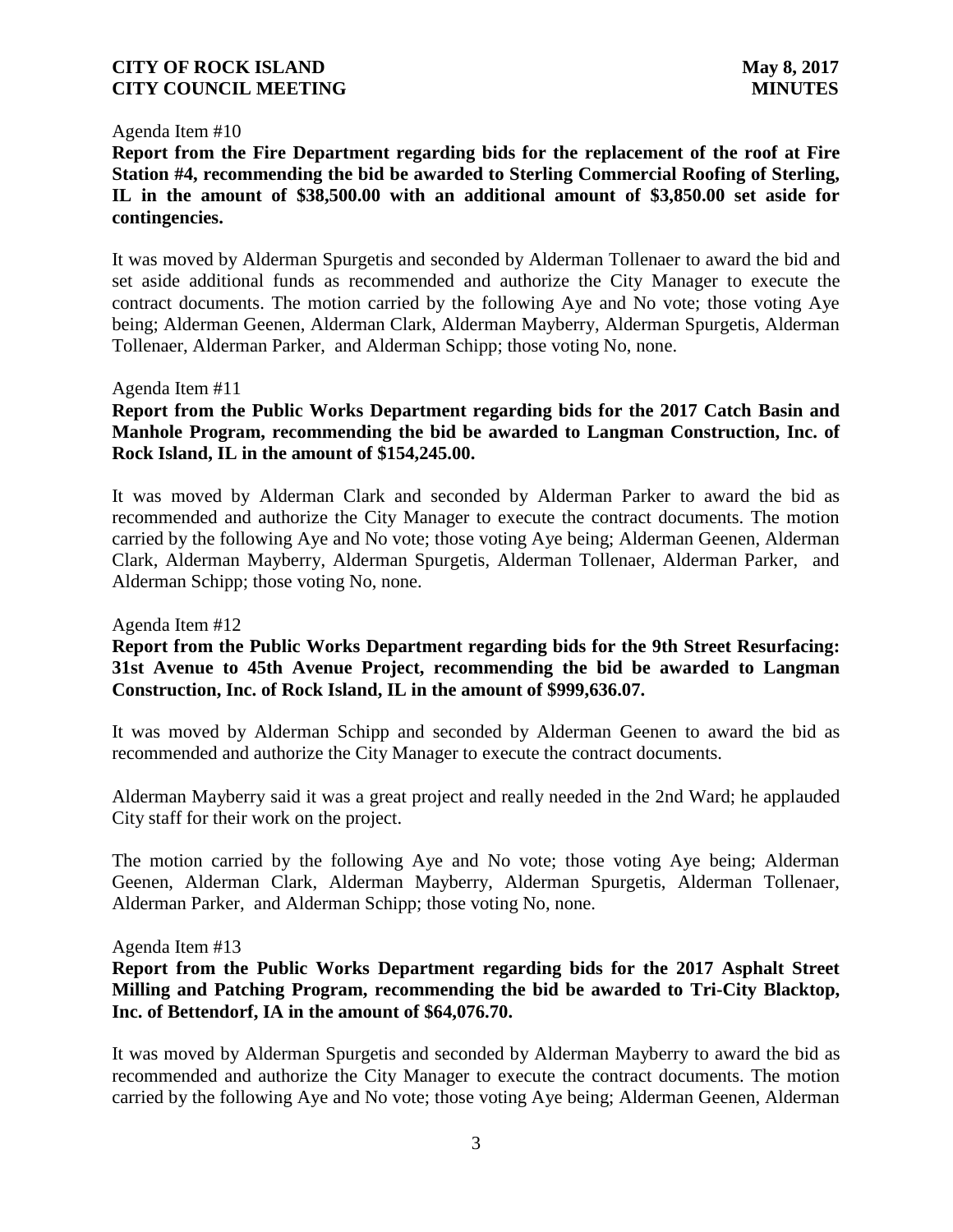Clark, Alderman Mayberry, Alderman Spurgetis, Alderman Tollenaer, Alderman Parker, and Alderman Schipp; those voting No, none.

#### Agenda Item #14

### **Report from the Public Works Department regarding bids for the 2017 Sod Replacement and 50/50 Tree Program, recommending the bid be awarded to Greenspace Associates, Inc. of Bettendorf, IA in the amount of \$176,855.00.**

It was moved by Alderman Schipp and seconded by Alderman Clark to award the bid as recommended and authorize the City Manager to execute the contract documents.

Alderman Geenen asked about the ordinances for the boulevards in the tree programs. Mr. Tweet said there are twelve types of trees to choose from in the program. Alderman Geenen asked about the length of the boulevard; he has constituents whose requests have been denied because there wasn't enough space. Mr. Tweet said there must be enough room for the tree to grow. He will get the measurement details for Alderman Geenen.

The motion carried by the following Aye and No vote; those voting Aye being; Alderman Geenen, Alderman Clark, Alderman Mayberry, Alderman Spurgetis, Alderman Tollenaer, Alderman Parker, and Alderman Schipp; those voting No, none.

#### Agenda Item #15

## **Report from the Public Works Department regarding a proposed contract amendment to the agreement with CDM Smith of Chicago, IL for additional construction engineering and inspection services related to the construction of the replacement of the Water Treatment Filter Facility in the amount of \$1,849,894.00.**

It was moved by Alderman Schipp and seconded by Alderman Spurgetis to approve the contract amendment as recommended and authorize the City Manager to execute the contract documents. The motion carried by the following Aye and No vote; those voting Aye being; Alderman Geenen, Alderman Clark, Alderman Mayberry, Alderman Spurgetis, Alderman Tollenaer, Alderman Parker, and Alderman Schipp; those voting No, none.

#### Agenda Item #16

# **Report from the Public Works Department regarding the use of a project labor "IMPACT" agreement for the new Filter Facility for the Water Treatment Plant.**

It was moved by Alderman Spurgetis and seconded by Alderman Schipp to approve the agreement as recommended and authorize the City Manager to execute the documents.

Discussion followed. Alderman Geenen asked Jerry Lack for a brief history of the project labor agreements and their importance. Mr. Lack said ILLOWA Construction Labor Management Council is an association of building contractors and building trade members formed in 1989. He explained the agreements are local workforce agreements, using local workers and contractors on projects. Mr. Lack said these agreements create local job opportunities and a local workforce keeps the dollars in the community. In Rock Island, many of the City's projects were built with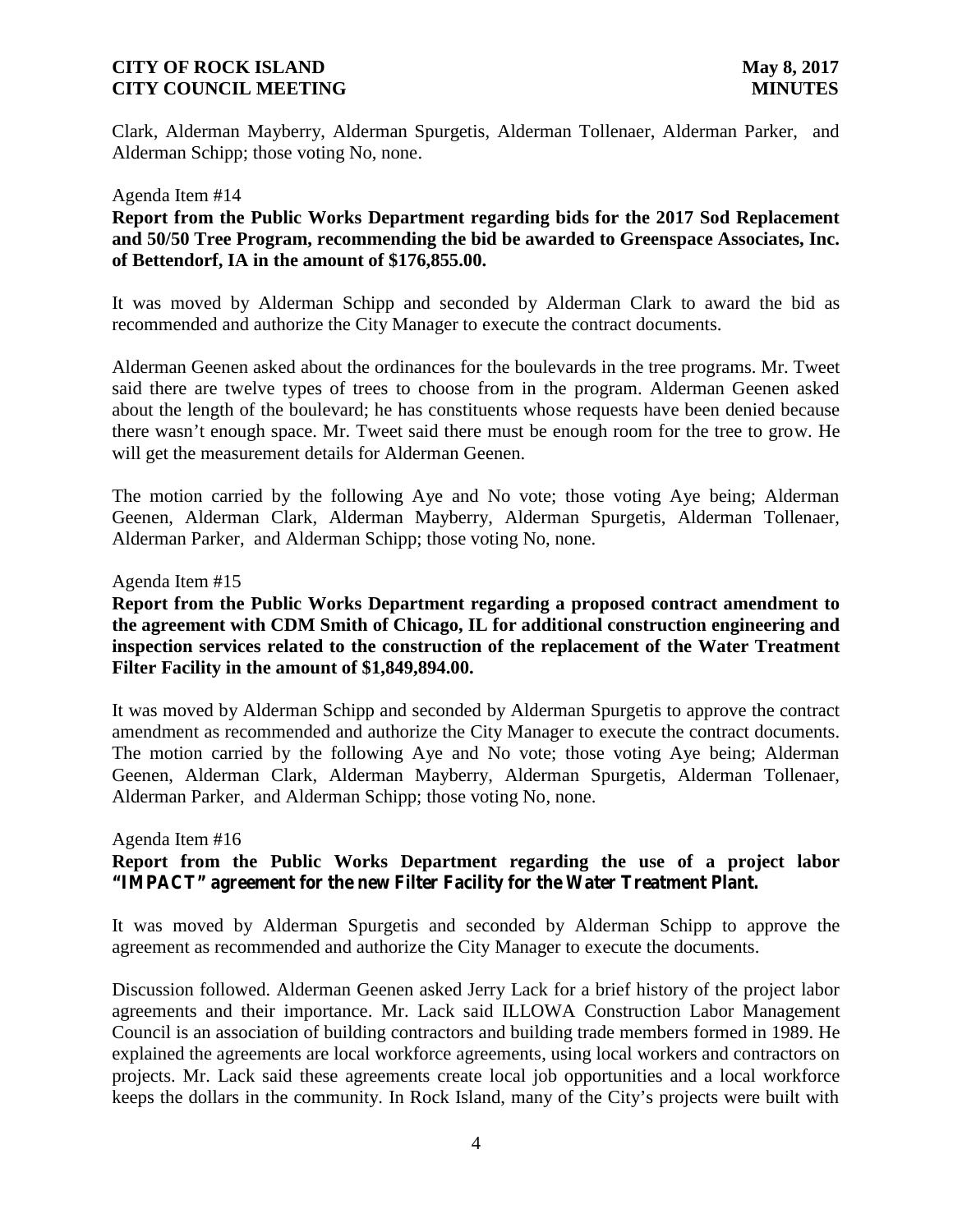these agreements: the new police station, the waste water treatment plant, the Martin Luther King Center, the Public Works garage, and the RIFAC building, to name a few. Mr. Lack said the private sector also uses the agreements. He expects there will be 100 workers on the water treatment filter facility project. Mr. Lack is the new director of the Tri-City Building Trades Council with 24 trades represented. Alderman Geenen asked if there was money allocated in the agreement for the funding of the apprenticeships. Mr. Lack explained that money for the apprenticeships comes from a share of the workers' hourly wages. Mr. Lack said there are great career opportunities in construction. He thanked the City staff and Council for their work on this project.

The motion carried by the following Aye and No vote; those voting Aye being; Alderman Geenen, Alderman Clark, Alderman Mayberry, Alderman Spurgetis, Alderman Parker, and Alderman Schipp; those voting No, Alderman Tollenaer.

#### Agenda Item #17

**Report from the Community and Economic Development Department regarding a request from Rock Island Coffee, LLC c/o Lee Fry Companies, Inc. for a site plan review for a proposed Dunkin' Donuts business in a B-3 (community business) district at 2711 18th Avenue.**

It was moved by Alderman Clark and seconded by Alderman Spurgetis to approve the request with the changes by Lee Fry Companies agreed upon during the public hearing as recommended.

Discussion followed. Alderman Parker said that while he appreciates the work of the developer and the CED staff, he is concerned about the core design (automobile-oriented) of the project. The business can't be accessed through walking. He stated the design of the buildings that are already there on  $18<sup>th</sup>$  Avenue should serve as a guide to future development. Alderman Parker  $\frac{d}{dx}$  doesn't believe the project is a fit for  $18^{\text{th}}$  Avenue. The goal should be a walkable community.

Alderman Schipp asked Community and Economic Development Director Chandler Poole if everything has been done to leverage the project to achieve what Alderman Parker wants. Mr. Poole replied that if there was an overlay district, more could be required; however, you cannot enforce beyond what's in the City code. Mr. Poole said the applicant has worked with the City; the large tree in front was saved; there is screening in the back; outdoor seating was added; and there are sidewalks on two sides.

Alderman Geenen asked if there was an enforcement mechanism that sidewalks be shoveled in the winter. Interim City Manager Randy Tweet said there is no ordinance for shoveling snow in the city. Alderman Clark said that requirement cannot be put just on one business.

Discussion continued regarding community development and accessibility and walkability for future business development. Mayor Thoms said the developer went above and beyond the code of ordinances. Alderman Mayberry asked if the City contacted neighbors for their input.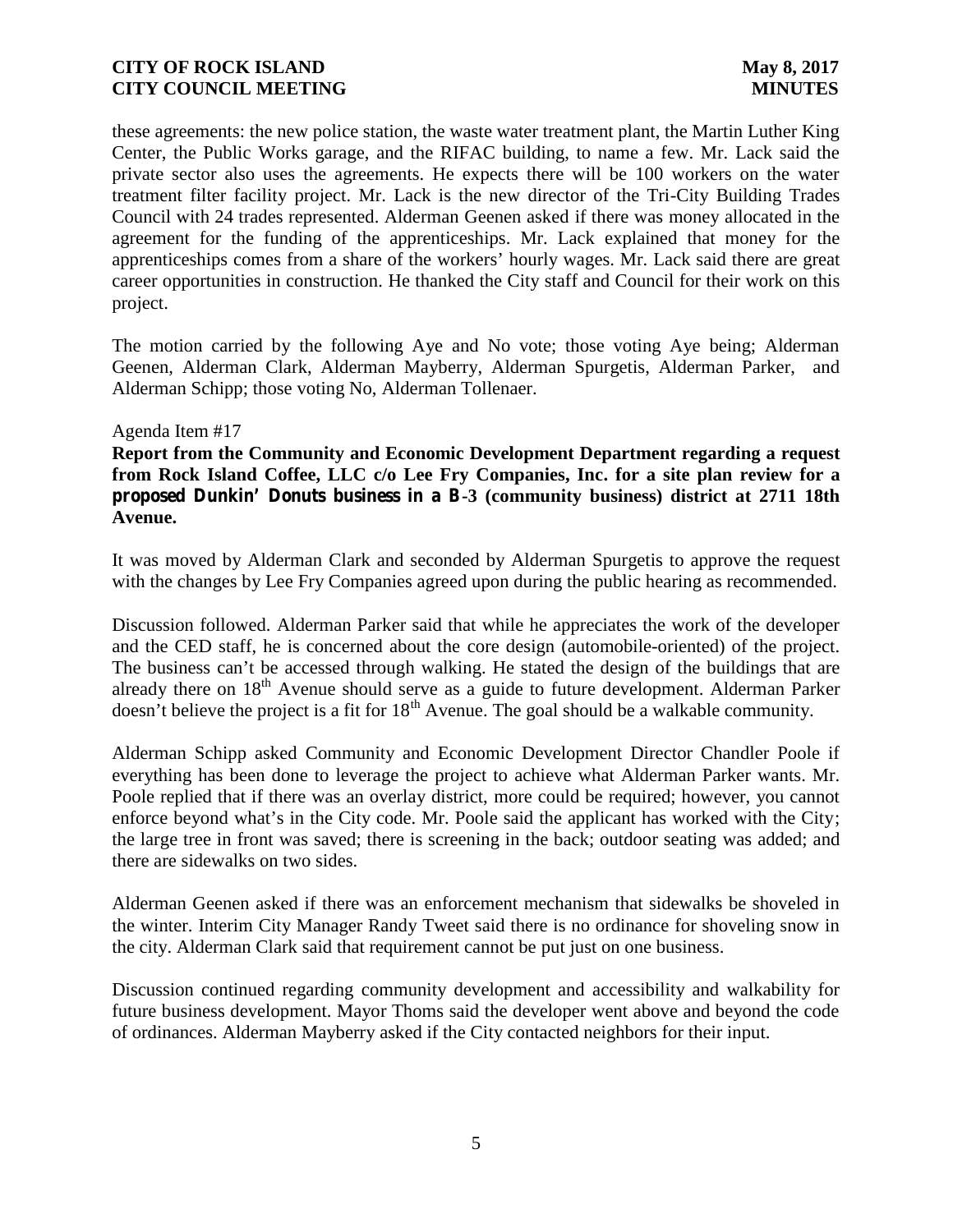Resident Ellen Martin of 1626  $27<sup>th</sup>$  Street addressed Council and wanted it confirmed that there will be a second speed bump (there will) and asked for better screening to block the view on their side with fencing or trees to provide more privacy.

Resident Andrea Gaeta of 2630  $16<sup>th</sup>$  Avenue asked why there wasn't a traffic study done as required by the Comprehensive Plan. She was also concerned that people would use the private drive as a street and exit onto  $17<sup>th</sup>$  Avenue instead of  $18<sup>th</sup>$  Avenue. Mr. Poole replied a traffic study was not required for the project because it was not a change of use; the site is properly zoned for the business. Ms. Gaeta asked if the business' lighting would be shut off at night and if the drainage pipe on the CVS property would be sufficient to hold all of the run-off.

Anthony Di Mauro of Lee Fry Companies spoke about the traffic patterns of Dunkin' Donuts customers. He said the business is operational from 5 a.m. to 10:00 p.m.; by 10:30 p.m., the lighting should be turned off. Mr. Poole said the water retention area at the CVS site was sized for the second parcel and the Dunkin' Donuts building is smaller than what the engineers calculated.

Carl Ferrer of 1637  $12<sup>th</sup>$  Street said the future of cities is walkability for both young and older residents.

Alderman Spurgetis thanked the developer for coming to Rock Island. He asked if there was one driveway for parking and one for the drive-thru. Mr. Di Mauro responded that it is a 30 foot wide entrance. He said that to facilitate walkability, they could leave one parking stall empty and stripe it leaving a walkway to the patio area. They are over the number of parking stalls required by the City. Alderman Parker expressed his appreciation for the work the developer had done on the project. Mr. Di Mauro said they try to work with the community and thanked the City staff and Council.

The motion carried by the following Aye and No vote; those voting Aye being; Alderman Geenen, Alderman Clark, Alderman Mayberry, Alderman Spurgetis, Alderman Tollenaer, Alderman Parker, and Alderman Schipp; those voting No, none.

# Agenda Item #18 **Report from the Mayor regarding designation of the Mayor Pro Tem.**

Alderman Clark nominated Alderman Joshua Schipp as Mayor Pro Tem; Alderman Mayberry seconded. Alderman Schipp accepted the nomination. He said if chosen, he takes it as a significant sign of respect and trust. He would take the role very seriously. The motion carried by the following Aye and No vote; those voting Aye being; Alderman Geenen, Alderman Clark, Alderman Mayberry, Alderman Spurgetis, Alderman Tollenaer, Alderman Parker, and Alderman Schipp; those voting No, none.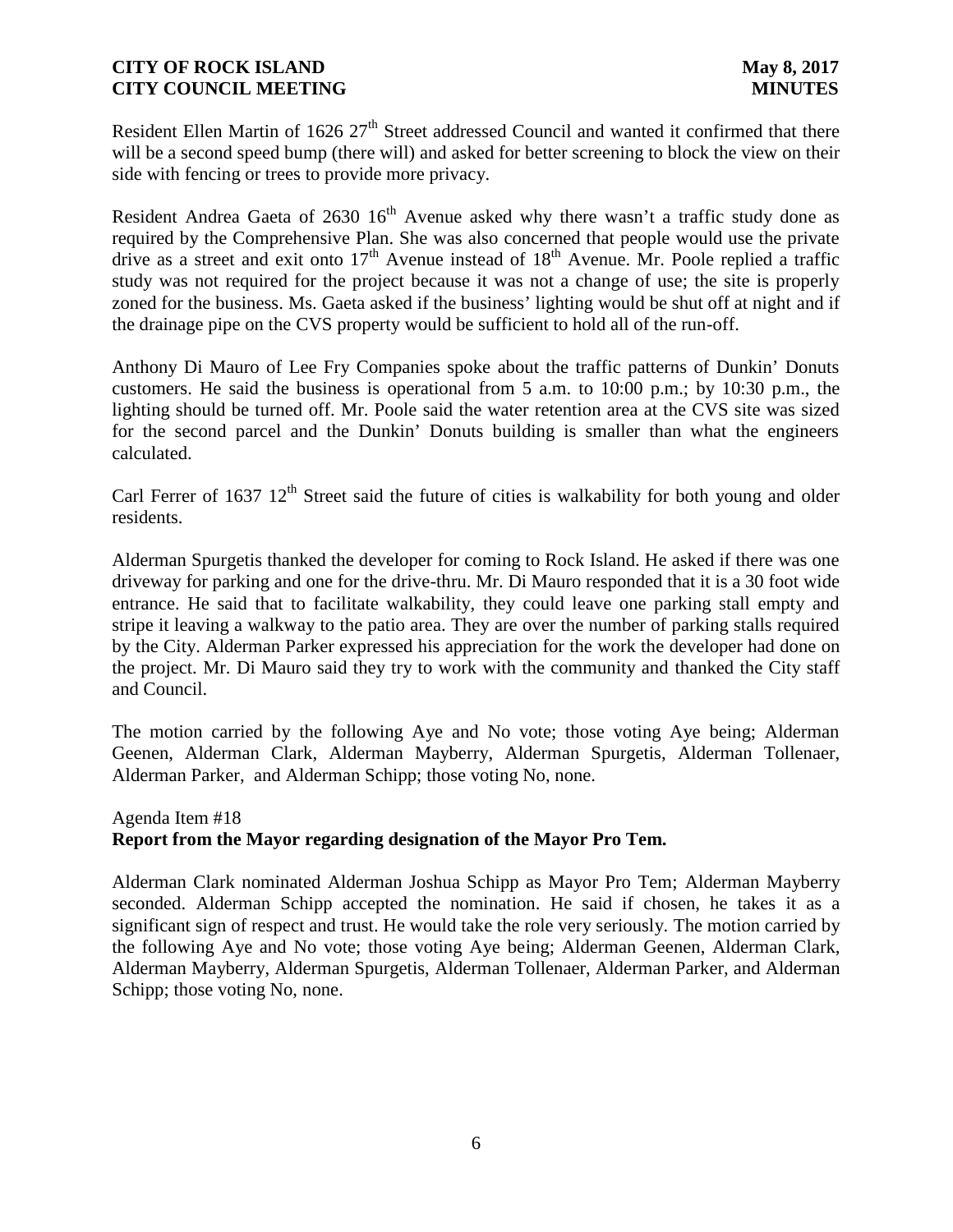## Agenda Item #19 **Report from the Mayor regarding a reappointment to the Illinois Quad City Civic Center Authority.**

It was moved by Alderman Clark and seconded by Alderman Spurgetis to approve the reappointment as recommended. The motion carried by the following Aye and No vote; those voting Aye being; Alderman Geenen, Alderman Clark, Alderman Mayberry, Alderman Spurgetis, Alderman Tollenaer, Alderman Parker, and Alderman Schipp; those voting No, none. Jennifer Walker was reappointed to a 3 year term to expire in May, 2020.

### Agenda Item #20

# **Report from the Mayor regarding an appointment to the Liquor Control Commission and a reappointment and an appointment to the Rock Island County Joint Animal Control Board.**

It was moved by Alderman Schipp and seconded by Alderman Clark to approve the appointments and reappointment as recommended.

Alderman Geenen asked how often the Liquor Control Commission meets. Alderman Tollenaer said it meets as needed; the alderman may have input on a business in their ward. Alderman Clark applauded Mayor Thoms for appointing the former Mayor to the Liquor Control Commission.

The motion carried by the following Aye and No vote; those voting Aye being; Alderman Geenen, Alderman Clark, Alderman Mayberry, Alderman Spurgetis, Alderman Tollenaer, Alderman Parker, and Alderman Schipp; those voting No, none.

Liquor Control Commission: Dennis Pauley was appointed to a 3 year term to expire April, 2020. He will serve as Deputy Liquor Commissioner in the Mayor's absence.

Rock Island Joint Animal Control Board: Jeff VenHuizen was reappointed to a 3 year term to expire March, 2020. Linda Mohr was appointed to fill the current vacancy with a term to expire March, 2019.

#### Agenda Item #21

**Report from the City Clerk regarding requests from the College Hill District Organization to hold their 5th Annual Retro Rally event on Saturday, June 3, 2017 from noon to 5:00 p.m.; including a street closure at 30th Street between 12th Avenue and 14th Avenue from 11:00 a.m. to 6:00 p.m.; hanging of decorations and banners from signs and street posts; authorization of staff to provide signs and barricades and place trash receptacles at the locations stated on the map; and utilization of College Hill District funds in an amount not to exceed \$1,500.00.**

It was moved by Alderman Schipp and seconded by Alderman Parker to approve the event and requests as recommended, subject to the College Hill District Organization contacting the Police Department for traffic control and removing the decorations and banners by June 5, 2017.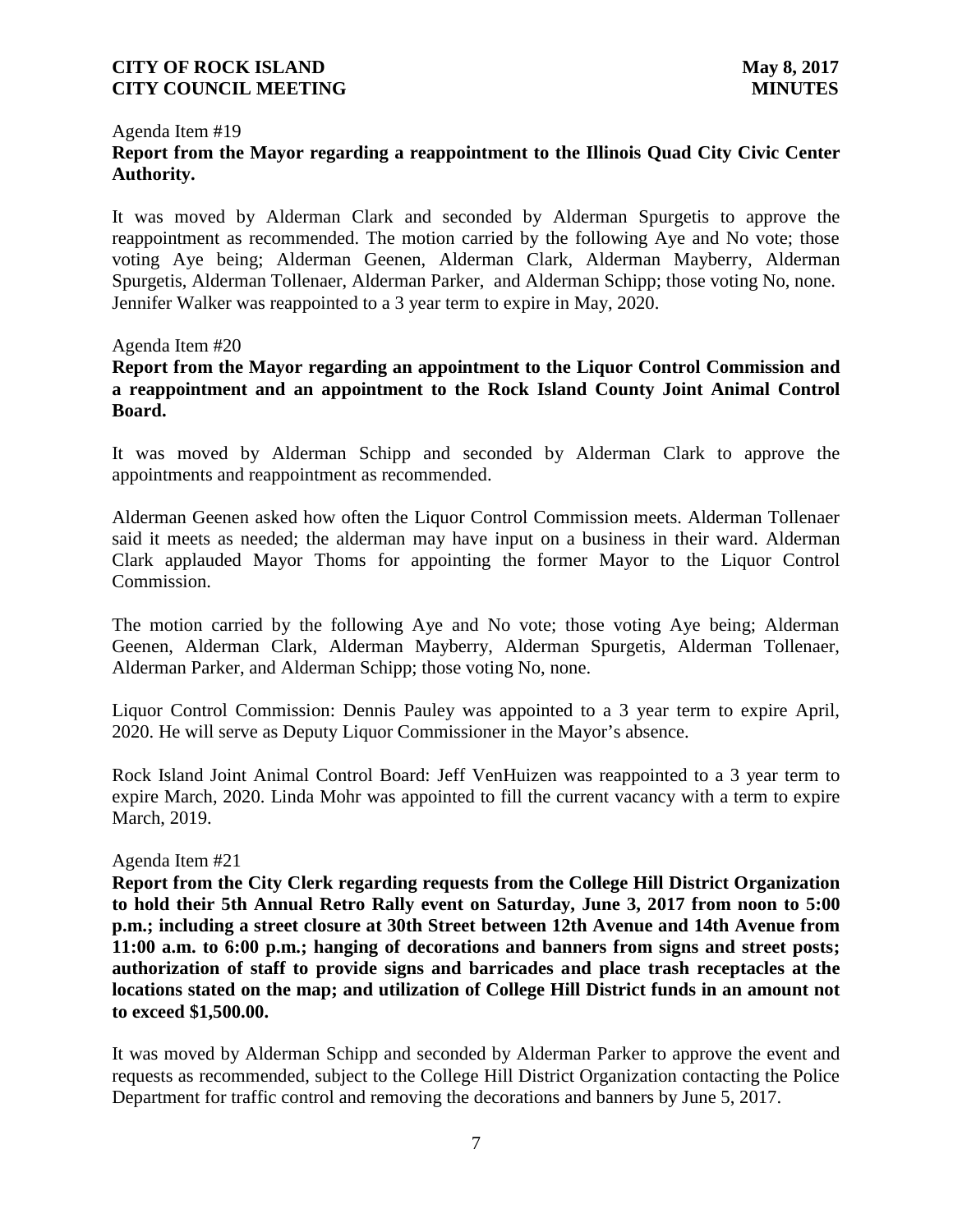Alderman Parker said it is always a wonderful event.

The motion carried by the following Aye and No vote; those voting Aye being; Alderman Geenen, Alderman Clark, Alderman Mayberry, Alderman Spurgetis, Alderman Tollenaer, Alderman Parker, and Alderman Schipp; those voting No, none.

### Agenda Item #22

**Report from the City Clerk regarding a request from Kavanaugh's Hilltop Tavern to have outdoor entertainment with sound amplification and outdoor sale of alcohol in the fencedin parking lot from noon to 5:00 p.m. on Saturday, June 3, 2017 at 1228 30th Street in conjunction with the 5th Annual Retro Rally event.**

It was moved by Alderman Schipp and seconded by Alderman Spurgetis to approve the request as recommended, subject complying with all liquor license regulations and subject to being closed down early if noise complaints are received. The motion carried by the following Aye and No vote; those voting Aye being; Alderman Geenen, Alderman Clark, Alderman Mayberry, Alderman Spurgetis, Alderman Tollenaer, Alderman Parker, and Alderman Schipp; those voting No, none.

Agenda Item #23 **Other Business**

Alderman Geenen said that United Way has released their grants list; the Martin Luther King Center was one of the grant recipients. He asked the Fire Chief to speak about the Saturday event. Chief Yerkey said on Saturday from 9:00 a.m. until noon, there will be a car seat education and installation event at Fire Station #3 (1601 30<sup>th</sup> Street). Alderman Tollenaer said it was quite comprehensive and the Fire Department also checks car seats for recalls. Chief Yerkey said the event is held on the second Saturday of every month from April to November. He said the majority of car seats are installed improperly.

Alderman Mayberry asked Chief VenHuizen to address comments made about Alderman Mayberry by a neighbor and that resulted in officers responding. City Attorney Dave Morrison advised Chief VenHuizen not to answer.

Peter Ruklic of 2128 32<sup>nd</sup> Street distributed a publication about walkable neighborhoods that he considers to be the best resource; he received the publication from David Levin.

#### Agenda Item #24

**Executive Session: 5 ILCS 120/2 (c)(12) The establishment of reserves or settlement of claims as provided in the Local Governmental and Governmental Employees Tort Immunity Act**

### **5 ILCS 120/2 (c)(11) Litigation**

A motion was made by Alderman Schipp and seconded by Alderman Clark to go into Executive Session. The motion carried by the following Aye and No vote; those voting Aye being;